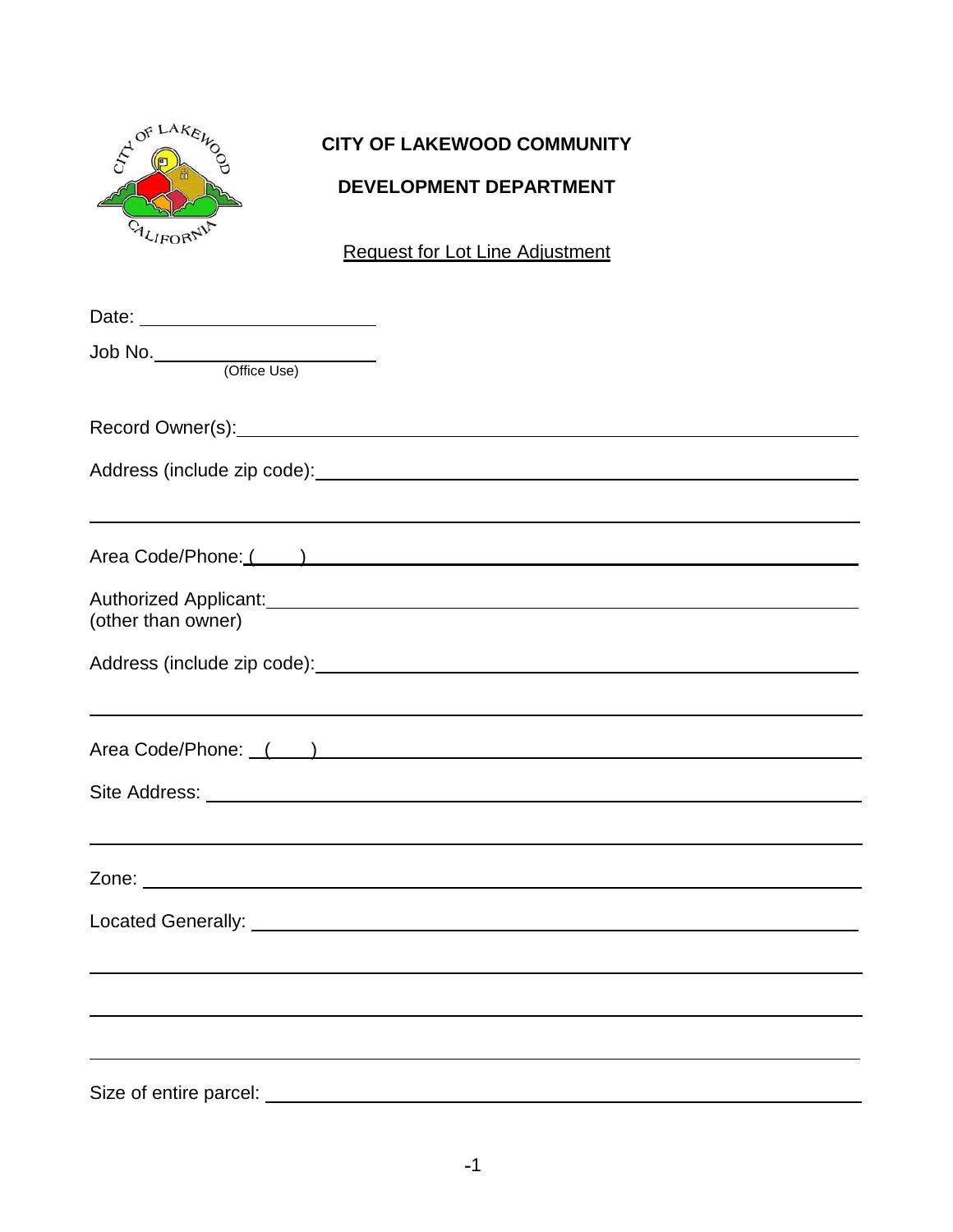Reason for the Lot Line Adjustment: Manual Advance Control of the Lot Line Adjustment: Manual Advance Control o

CONSENT: I consent to the submission of this application:

Signed: Date:

(All record Owners)

CERTIFICATION: I hereby certify under penalty of perjury that the information herein provided is correct to the best of my knowledge.

Signed: Date:

(Applicant or Agent)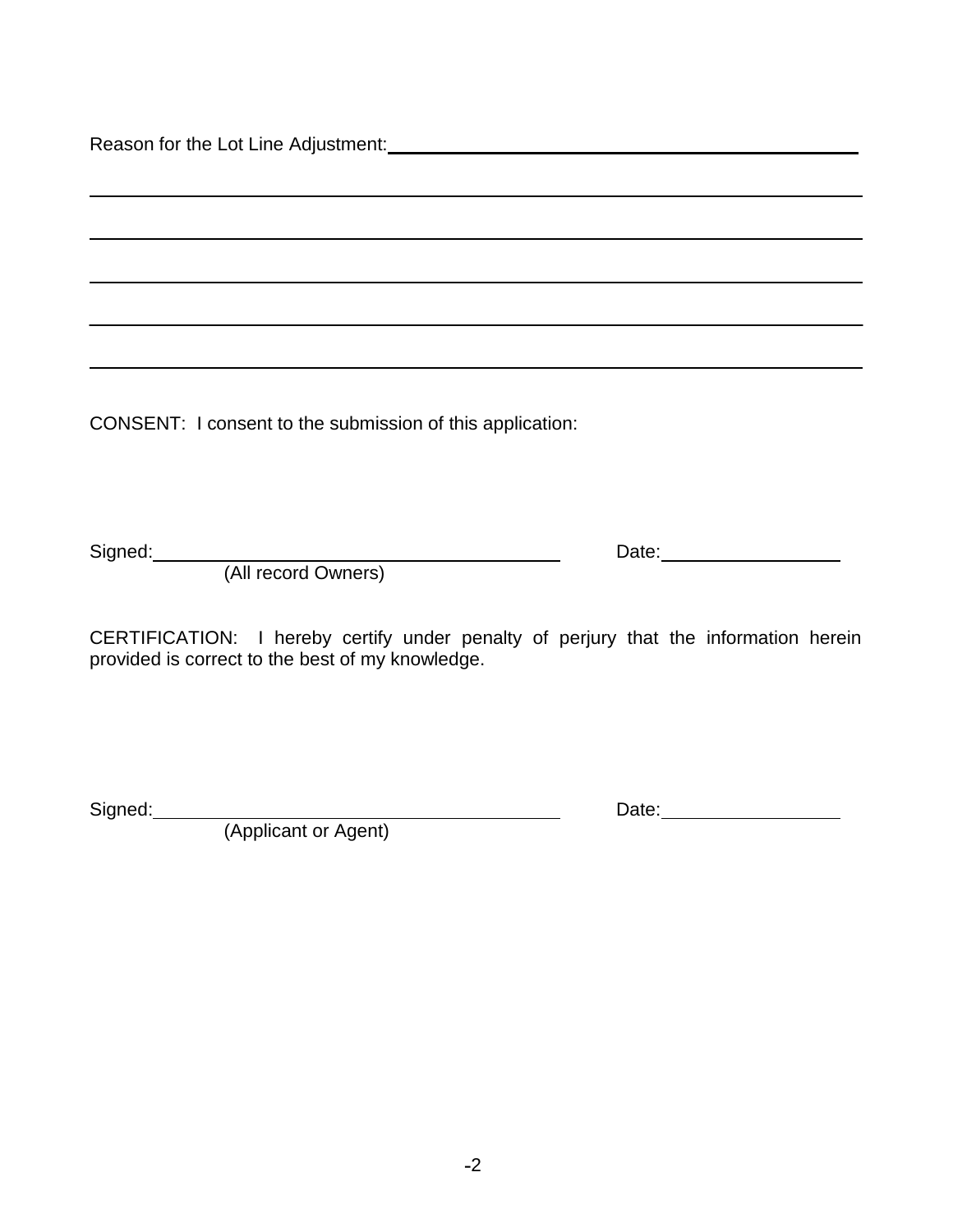#### CITY OF LAKEWOOD COMMUNITY DEVELOPMENT DEPARTMENT

#### **Lot Line Adjustment**

When applying for a Lot Line Adjustment the following information must be provided:

- 1. A title report providing the legal description of the properties included in the application;
- 2. Three copies of the lot line adjustment plat map prepared by or under the direction of a registered Civil Engineer or a Licensed Land Surveyor. Scale of the map shall not be less than 1" to 100' showing:
	- a) The dimensions and boundaries of the lots included in the application;
	- b) Dash lines indicating the proposed location of the new property lines;
	- c) Location of existing and proposed buildings and distance(s) between these buildings and proposed property lines; and
	- d) Copy of the latest Assessor Map sheet page where the property of the proposed lot line adjustment is shown.
	- e) Maps shall be stamped by a Licensed Land Surveyor or Registered Civil Engineer.
- 3. If any existing parcel was not created by a Tract or Parcel Map, submit a copy of a recorded deed, record of survey or a Certificate of Compliance as a verification that the parcels were lawfully created.
- 4. A letter from all parties with a record title interest, except easement holders, stating that they have knowledge of and consent to the proposal.
- 5. Metes and bounds description of the resulting lots and all documentation that the metes and bounds description makes reference to.